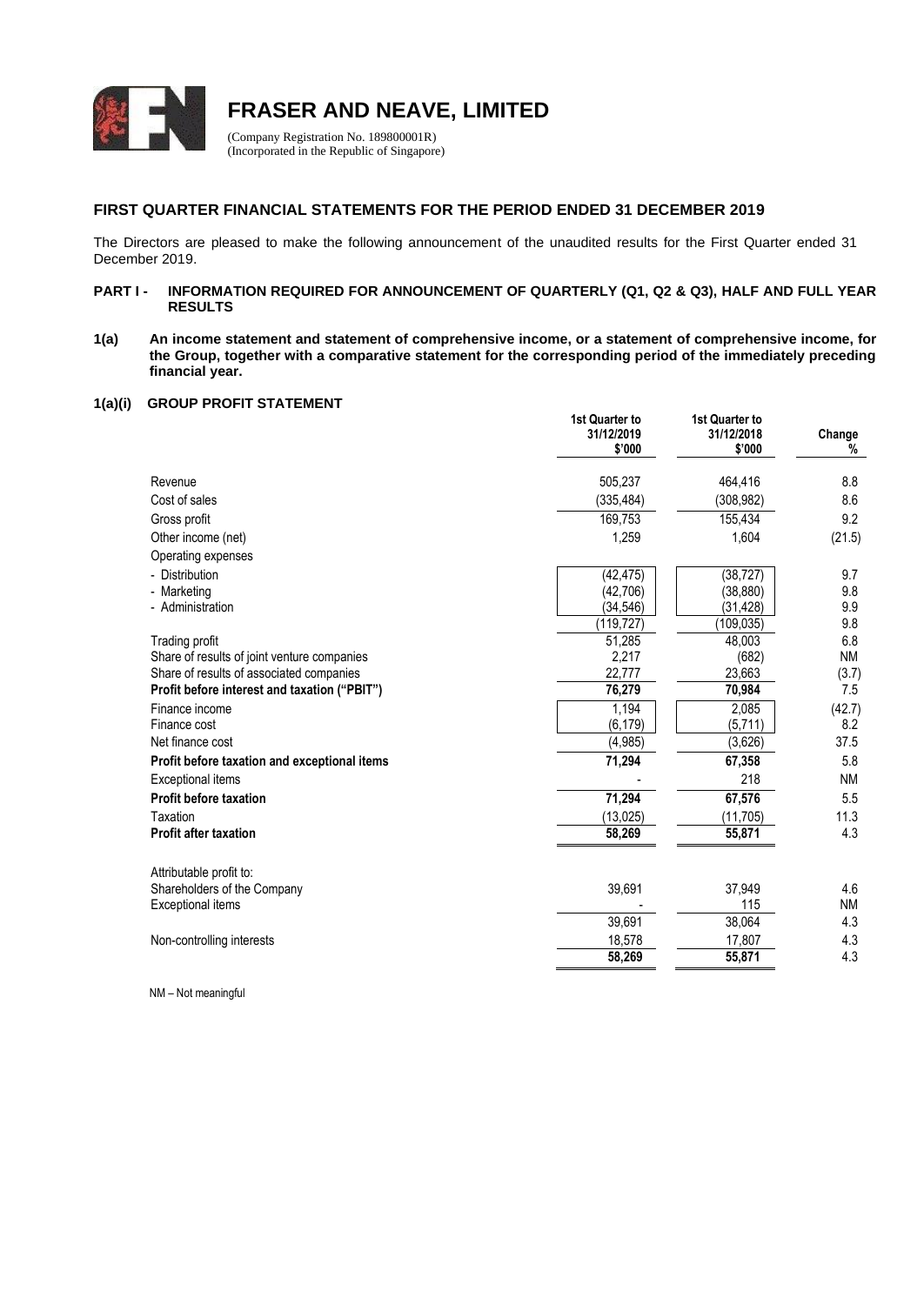

# **1(a)(ii) BREAKDOWN AND EXPLANATORY NOTES TO GROUP PROFIT STATEMENT**

|                                                                      | 1st Quarter to<br>31/12/2019<br>\$'000 | 1st Quarter to<br>31/12/2018<br>\$'000 | Change<br>% |
|----------------------------------------------------------------------|----------------------------------------|----------------------------------------|-------------|
| <b>Operating expenses</b><br>Included in operating expenses are:     |                                        |                                        |             |
| Depreciation & amortisation                                          | (21, 176)                              | (15, 993)                              | 32.4        |
| Allowance of bad and doubtful debts                                  | (72)                                   | (85)                                   | (15.3)      |
| Allowance for inventory obsolescence                                 | (1, 172)                               | (1, 257)                               | (6.8)       |
| Employee share-based expense                                         | (1, 196)                               | (640)                                  | 86.9        |
| Other income (net)<br>Gain on disposal of fixed assets               | 28                                     | 29                                     | (3.4)       |
| Foreign exchange loss                                                | (619)                                  | (667)                                  | (7.2)       |
| <b>Taxation</b><br>Over provision of prior year taxation             | 346                                    | 397                                    | (12.8)      |
| <b>Exceptional items</b>                                             |                                        |                                        |             |
| Insurance claim relating to fire                                     |                                        | 198                                    | <b>NM</b>   |
| Write back for restructuring and re-organisation costs of operations |                                        | 20                                     | <b>NM</b>   |
|                                                                      |                                        | 218                                    |             |
| PBIT as a percentage of revenue                                      | 15.1%                                  | 15.3%                                  |             |

NM - Not meaningful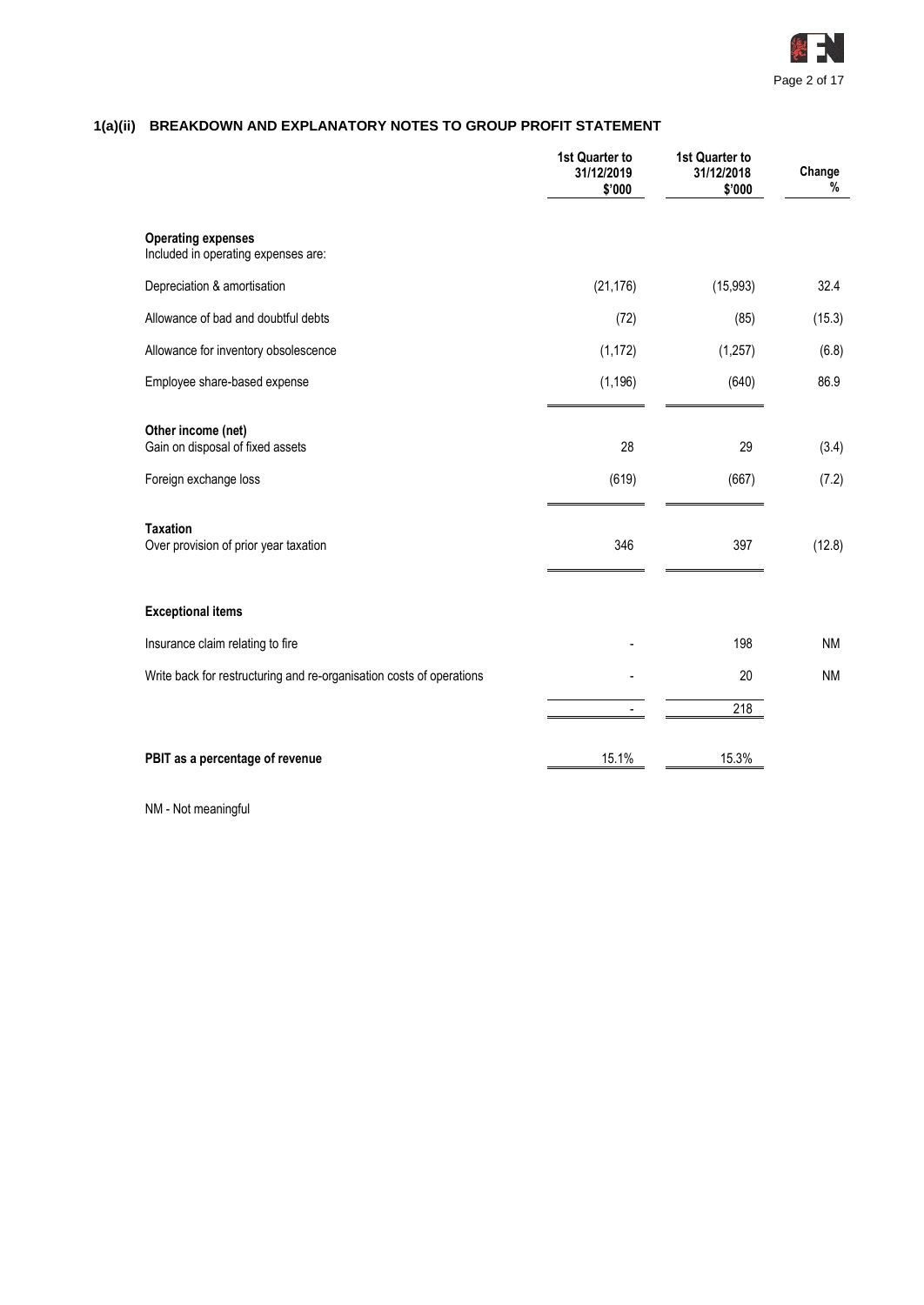

# **1(a)(iii) ADDITIONAL INFORMATION**

|                                   | Revenue                                |                                                       | <b>PBIT</b>                            |                                                       |  |
|-----------------------------------|----------------------------------------|-------------------------------------------------------|----------------------------------------|-------------------------------------------------------|--|
| Group revenue and profit analysis | 1st Quarter to<br>31/12/2019<br>\$'000 | 1st Quarter to<br>31/12/2018<br>\$'000<br>(Restated)* | 1st Quarter to<br>31/12/2019<br>\$'000 | 1st Quarter to<br>31/12/2018<br>\$'000<br>(Restated)* |  |
| <b>By Business Activity</b>       |                                        |                                                       |                                        |                                                       |  |
| <b>Beverages</b>                  | 124,514                                | 113,249                                               | 6,256                                  | 2,833                                                 |  |
| Dairies                           | 308,018                                | 280,369                                               | 66,957                                 | 68,966                                                |  |
| Printing & publishing             | 72,602                                 | 70,699                                                | (266)                                  | 354                                                   |  |
| <b>Others</b>                     | 103                                    | 99                                                    | 3,332                                  | (1, 169)                                              |  |
|                                   | 505,237                                | 464,416                                               | 76,279                                 | 70,984                                                |  |
| <b>By Territory</b>               |                                        |                                                       |                                        |                                                       |  |
| Singapore                         | 115,928                                | 109,788                                               | 3,592                                  | 1,727                                                 |  |
| Malaysia                          | 188,674                                | 182,854                                               | 15,204                                 | 16,096                                                |  |
| Thailand                          | 177,651                                | 153,628                                               | 38,184                                 | 32,566                                                |  |
| Vietnam                           | 32                                     | 30                                                    | 21,974                                 | 22,500                                                |  |
| <b>Others</b>                     | 22,952                                 | 18,116                                                | (2,675)                                | (1,905)                                               |  |
|                                   | 505,237                                | 464,416                                               | 76,279                                 | 70,984                                                |  |

#### **Attributable profit to shareholders of the Company**

|                             | <b>1st Quarter to</b><br>31/12/2019<br>\$'000 | <b>1st Quarter to</b><br>31/12/2018<br>\$'000<br>(Restated)* |
|-----------------------------|-----------------------------------------------|--------------------------------------------------------------|
| <b>By Business Activity</b> |                                               |                                                              |
| <b>Beverages</b>            | 1,068                                         | (931)                                                        |
| Dairies                     | 42,190                                        | 43,718                                                       |
| Printing & publishing       | (1, 147)                                      | (430)                                                        |
| <b>Others</b>               | (2, 420)                                      | (4, 408)                                                     |
|                             | 39,691                                        | 37,949                                                       |
| Exceptional items           |                                               | 115                                                          |
|                             | 39,691                                        | 38,064                                                       |
|                             |                                               |                                                              |

\* Reclassification of segmental information have been made to the comparative period to conform with current period's presentation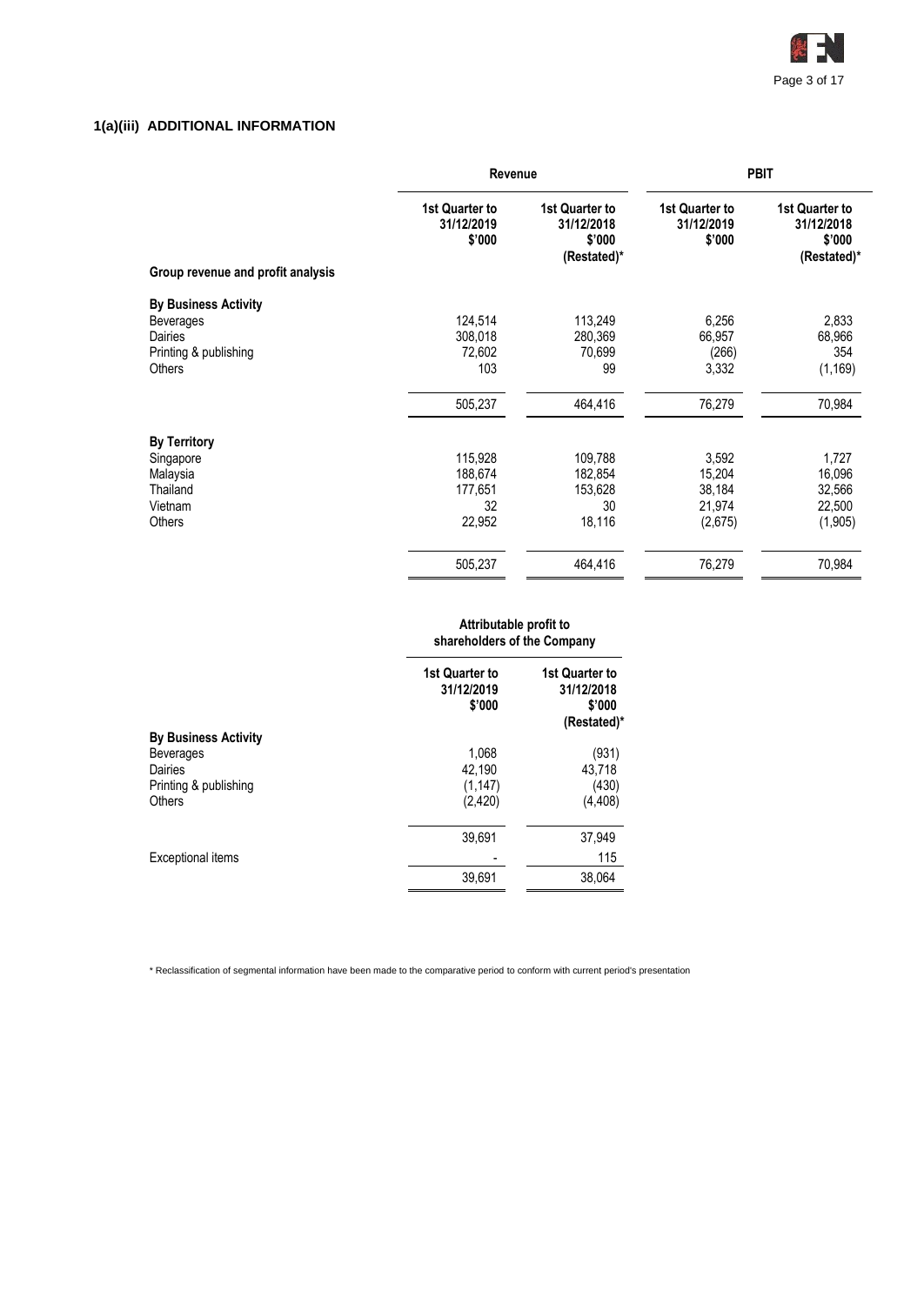

# **1(a)(iii) STATEMENT OF COMPREHENSIVE INCOME**

| 1st Quarter to<br><b>1st Quarter to</b><br>31/12/2019<br>31/12/2018<br>\$'000<br>\$'000<br><b>Profit after taxation</b><br>58,269<br>55,871<br>Other comprehensive income:<br>Items that are or may be reclassified subsequently to profit statement<br>3<br>Share of other comprehensive income of associated companies<br>Fair value changes on derivative financial instruments<br>(1, 149)<br>(57,606)<br>Currency translation difference<br>5,471<br>(58, 752)<br>5,471<br>Items that will not be reclassified to profit statement<br>Fair value changes on equity investments measured at fair value through other<br>comprehensive income<br>258<br>(664)<br>3<br>Remeasurement of defined benefit obligations<br>258<br>(661)<br>(58, 494)<br>4,810<br>Other comprehensive income for the period, net of taxation<br>Total comprehensive income for the period<br>(225)<br>60,681<br>Total comprehensive income attributable to:<br>Shareholders of the Company<br>(16, 465)<br>44,492<br>16,240<br>16,189<br>Non-controlling interests<br>60,681<br>(225) | Group |  |  |
|--------------------------------------------------------------------------------------------------------------------------------------------------------------------------------------------------------------------------------------------------------------------------------------------------------------------------------------------------------------------------------------------------------------------------------------------------------------------------------------------------------------------------------------------------------------------------------------------------------------------------------------------------------------------------------------------------------------------------------------------------------------------------------------------------------------------------------------------------------------------------------------------------------------------------------------------------------------------------------------------------------------------------------------------------------------------|-------|--|--|
|                                                                                                                                                                                                                                                                                                                                                                                                                                                                                                                                                                                                                                                                                                                                                                                                                                                                                                                                                                                                                                                                    |       |  |  |
|                                                                                                                                                                                                                                                                                                                                                                                                                                                                                                                                                                                                                                                                                                                                                                                                                                                                                                                                                                                                                                                                    |       |  |  |
|                                                                                                                                                                                                                                                                                                                                                                                                                                                                                                                                                                                                                                                                                                                                                                                                                                                                                                                                                                                                                                                                    |       |  |  |
|                                                                                                                                                                                                                                                                                                                                                                                                                                                                                                                                                                                                                                                                                                                                                                                                                                                                                                                                                                                                                                                                    |       |  |  |
|                                                                                                                                                                                                                                                                                                                                                                                                                                                                                                                                                                                                                                                                                                                                                                                                                                                                                                                                                                                                                                                                    |       |  |  |
|                                                                                                                                                                                                                                                                                                                                                                                                                                                                                                                                                                                                                                                                                                                                                                                                                                                                                                                                                                                                                                                                    |       |  |  |
|                                                                                                                                                                                                                                                                                                                                                                                                                                                                                                                                                                                                                                                                                                                                                                                                                                                                                                                                                                                                                                                                    |       |  |  |
|                                                                                                                                                                                                                                                                                                                                                                                                                                                                                                                                                                                                                                                                                                                                                                                                                                                                                                                                                                                                                                                                    |       |  |  |
|                                                                                                                                                                                                                                                                                                                                                                                                                                                                                                                                                                                                                                                                                                                                                                                                                                                                                                                                                                                                                                                                    |       |  |  |
|                                                                                                                                                                                                                                                                                                                                                                                                                                                                                                                                                                                                                                                                                                                                                                                                                                                                                                                                                                                                                                                                    |       |  |  |
|                                                                                                                                                                                                                                                                                                                                                                                                                                                                                                                                                                                                                                                                                                                                                                                                                                                                                                                                                                                                                                                                    |       |  |  |
|                                                                                                                                                                                                                                                                                                                                                                                                                                                                                                                                                                                                                                                                                                                                                                                                                                                                                                                                                                                                                                                                    |       |  |  |
|                                                                                                                                                                                                                                                                                                                                                                                                                                                                                                                                                                                                                                                                                                                                                                                                                                                                                                                                                                                                                                                                    |       |  |  |
|                                                                                                                                                                                                                                                                                                                                                                                                                                                                                                                                                                                                                                                                                                                                                                                                                                                                                                                                                                                                                                                                    |       |  |  |
|                                                                                                                                                                                                                                                                                                                                                                                                                                                                                                                                                                                                                                                                                                                                                                                                                                                                                                                                                                                                                                                                    |       |  |  |
|                                                                                                                                                                                                                                                                                                                                                                                                                                                                                                                                                                                                                                                                                                                                                                                                                                                                                                                                                                                                                                                                    |       |  |  |
|                                                                                                                                                                                                                                                                                                                                                                                                                                                                                                                                                                                                                                                                                                                                                                                                                                                                                                                                                                                                                                                                    |       |  |  |
|                                                                                                                                                                                                                                                                                                                                                                                                                                                                                                                                                                                                                                                                                                                                                                                                                                                                                                                                                                                                                                                                    |       |  |  |
|                                                                                                                                                                                                                                                                                                                                                                                                                                                                                                                                                                                                                                                                                                                                                                                                                                                                                                                                                                                                                                                                    |       |  |  |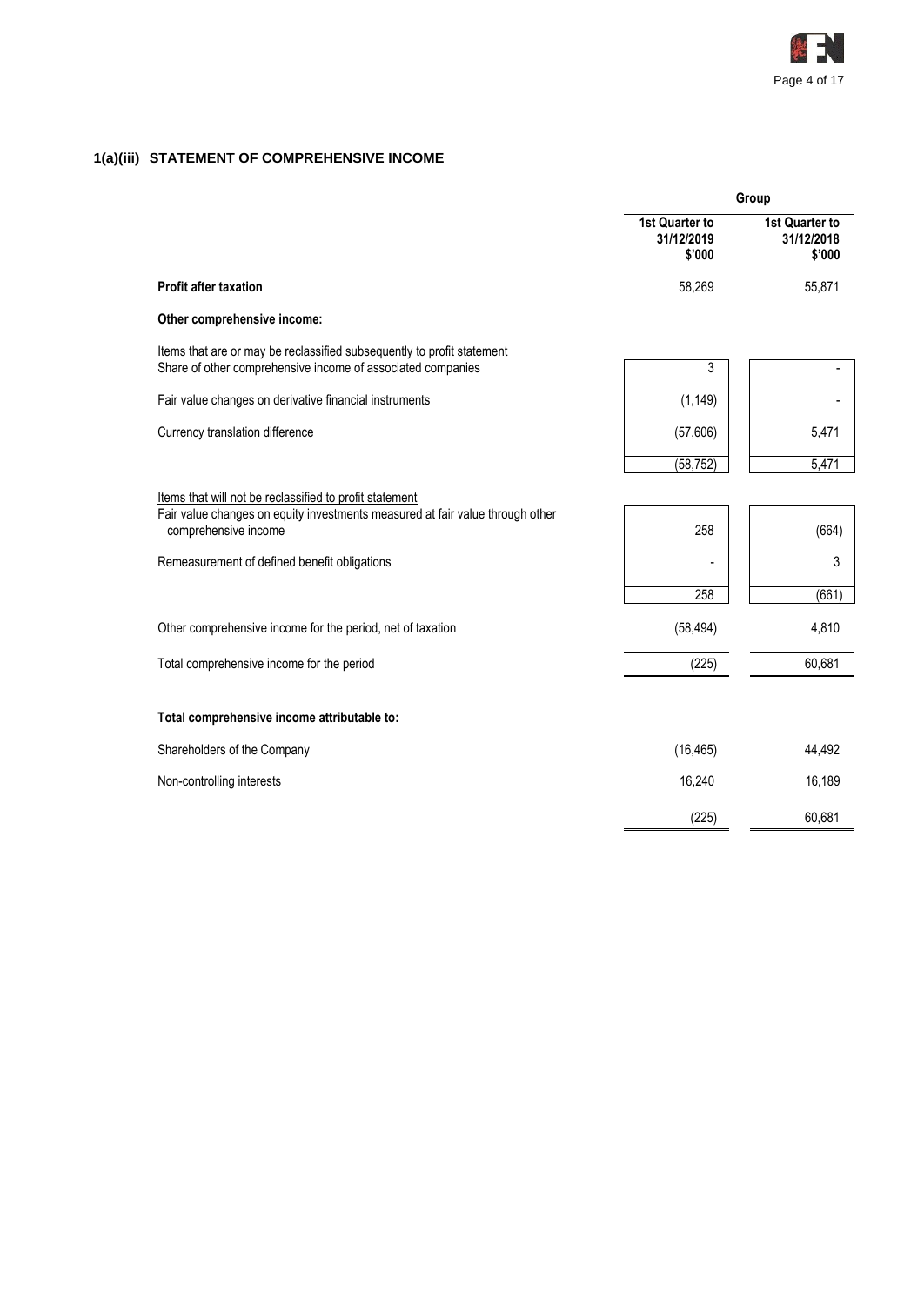

**1(b)(i) A statement of financial position (for the issuer and Group), together with a comparative statement as at the end of the immediately preceding financial year.**

# **BALANCE SHEETS**

|                                                             |                               | Group                        | Company                       |                              |  |  |
|-------------------------------------------------------------|-------------------------------|------------------------------|-------------------------------|------------------------------|--|--|
|                                                             | As at<br>31/12/2019<br>\$'000 | As at<br>30/9/2019<br>\$'000 | As at<br>31/12/2019<br>\$'000 | As at<br>30/9/2019<br>\$'000 |  |  |
| <b>SHARE CAPITAL AND RESERVES</b>                           |                               |                              |                               |                              |  |  |
| Share capital                                               | 855,870                       | 853,549                      | 855,870                       | 853.549                      |  |  |
| Reserves                                                    | 2,061,508<br>2,917,378        | 2,079,881<br>2,933,430       | 807,362<br>1,663,232          | 841,355<br>1,694,904         |  |  |
| <b>NON-CONTROLLING INTERESTS</b>                            | 416,441                       | 398,947                      |                               |                              |  |  |
|                                                             | 3,333,819                     | 3,332,377                    | 1,663,232                     | 1,694,904                    |  |  |
|                                                             |                               |                              |                               |                              |  |  |
| Represented by:                                             |                               |                              |                               |                              |  |  |
| <b>NON-CURRENT ASSETS</b><br>Fixed assets                   | 744,456                       | 687,140                      | 7,985                         | 1,101                        |  |  |
| Investment properties                                       | 17,379                        | 17,501                       |                               |                              |  |  |
| Properties held for development                             | 18,372                        | 18,490                       |                               |                              |  |  |
| Subsidiary companies                                        |                               |                              | 2,222,649                     | 2,222,649                    |  |  |
| Joint venture companies                                     | 170,996                       | 169,898                      | 38,965                        | 38,965                       |  |  |
| Associated companies                                        | 2,571,274                     | 2,620,675                    |                               |                              |  |  |
| Intangible assets                                           | 130,504                       | 130,062                      | 165                           | 175                          |  |  |
| <b>Brands</b>                                               | 27,311                        | 27,513                       | 212                           | 212                          |  |  |
| Other investments<br>Other receivables                      | 7,913<br>2,481                | 7,656                        | 184,255                       | 207,800<br>2                 |  |  |
| Deferred tax assets                                         | 2,806                         | 2,735<br>2,884               |                               |                              |  |  |
|                                                             | 3,693,492                     | 3,684,554                    | 2,454,231                     | 2,470,904                    |  |  |
|                                                             |                               |                              |                               |                              |  |  |
| <b>CURRENT ASSETS</b>                                       |                               |                              |                               |                              |  |  |
| Inventories                                                 | 273,233                       | 262,130                      |                               |                              |  |  |
| Trade receivables<br>Other receivables                      | 315,209<br>91,695             | 277,025<br>66,256            | 2,801                         | 855                          |  |  |
| Related parties                                             | 10,648                        | 7,871                        | 755                           | 807                          |  |  |
| Subsidiary companies                                        |                               |                              | 11,102                        | 12,000                       |  |  |
| Joint venture companies                                     | 1,153                         | 1,162                        |                               |                              |  |  |
| Associated companies                                        | 5                             | 14                           | 2                             | 5                            |  |  |
| Cash and bank deposits                                      | 390,901                       | 420,333                      | 10,824                        | 15,418                       |  |  |
|                                                             | 1,082,844                     | 1,034,791                    | 25,484                        | 29,085                       |  |  |
| <b>Deduct: CURRENT LIABILITIES</b>                          |                               |                              |                               |                              |  |  |
| Trade payables                                              | 194,900                       | 182,475                      |                               |                              |  |  |
| Other payables                                              | 227,502                       | 247,223                      | 10,775                        | 11,773                       |  |  |
| Related parties                                             | 9,090                         | 7,222                        | 925                           | 1,593                        |  |  |
| Subsidiary companies                                        |                               |                              | 11,666                        | 4,376                        |  |  |
| Associated companies                                        | 1,131                         | 1,186                        |                               |                              |  |  |
| Lease liabilities                                           | 16,211                        |                              | 2,634                         |                              |  |  |
| <b>Borrowings</b><br>Provision for taxation                 | 9,068<br>63,566               | 9,226<br>54,275              | 3,282                         | 2,964                        |  |  |
|                                                             | 521,468                       | 501,607                      | 29,282                        | 20,706                       |  |  |
|                                                             |                               |                              |                               |                              |  |  |
| <b>NET CURRENT ASSETS/(LIABILITIES)</b>                     | 561,376                       | 533,184                      | (3,798)                       | 8,379                        |  |  |
| Deduct: NON-CURRENT LIABILITIES                             |                               |                              |                               |                              |  |  |
| Other payables                                              | 18,249                        | 25,564                       |                               |                              |  |  |
| Subsidiary companies                                        |                               |                              | 783,036                       | 784,258                      |  |  |
| Lease liabilities                                           | 41,435                        |                              | 4,044                         |                              |  |  |
| Borrowings                                                  | 824,010                       | 820,458                      |                               |                              |  |  |
| Provision for employee benefits<br>Deferred tax liabilities | 17,641<br>19,714              | 20,167<br>19,172             | 121                           | 121                          |  |  |
|                                                             | 921,049                       | 885,361                      | 787,201                       | 784,379                      |  |  |
|                                                             | 3,333,819                     |                              | 1,663,232                     | 1,694,904                    |  |  |
|                                                             |                               | 3,332,377                    |                               |                              |  |  |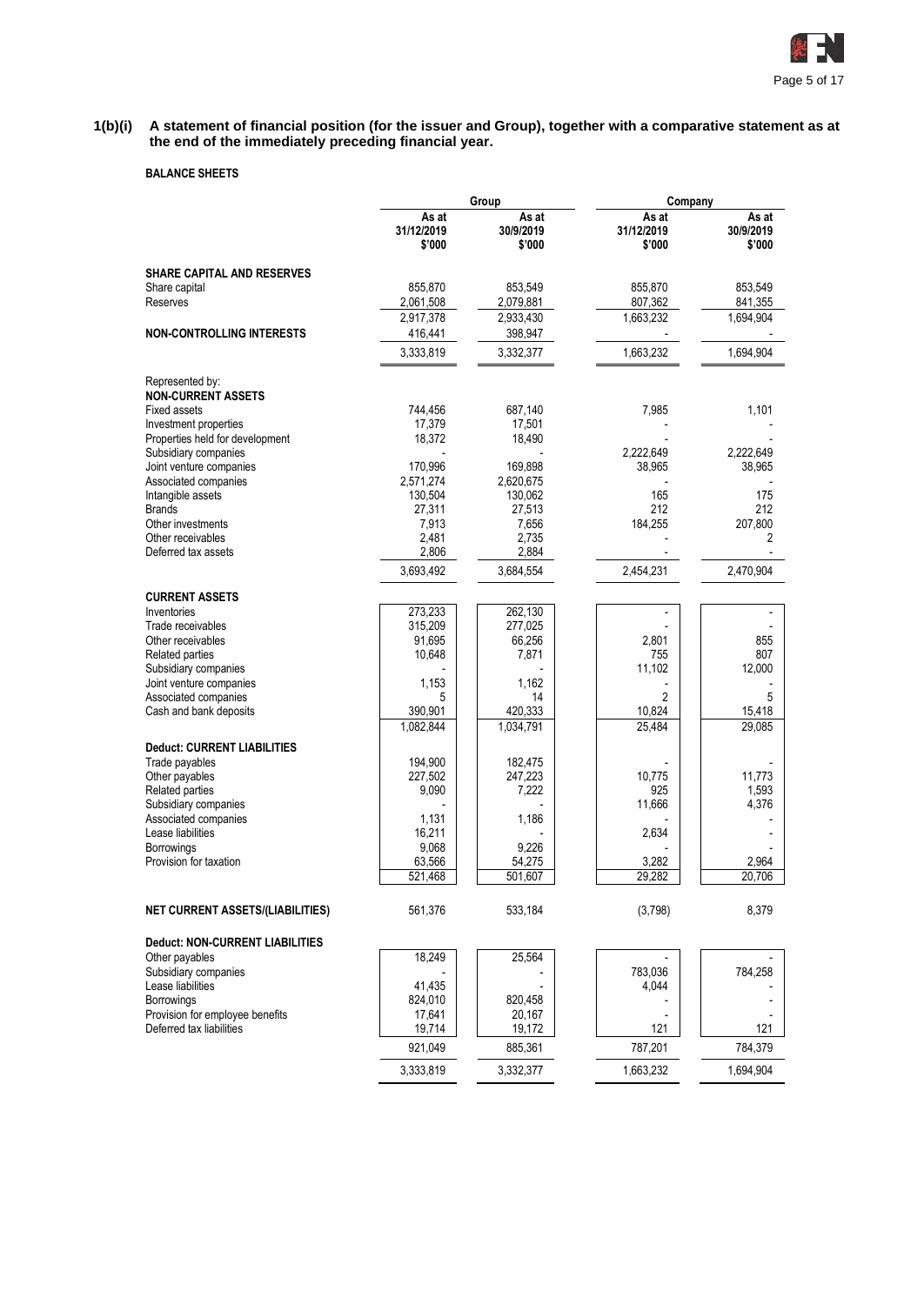

## **1(b)(ii) Aggregate amount of Group's borrowings and debt securities.**

**The Group's borrowings and debt securities as at the end of the financial period reported on, and comparative figures as at the end of the immediately preceding financial year:**

# **Amount repayable in one year or less, or on demand**

|           |         | As at 31/12/2019<br>\$'000 | As at 30/9/2019<br>\$'000 |
|-----------|---------|----------------------------|---------------------------|
| Secured   | ٠<br>٠  | $\overline{\phantom{a}}$   | 93                        |
| Unsecured | ٠<br>٠. | 9,068                      | 9,133                     |
|           |         | 9,068                      | 9,226                     |

# **Amount repayable after one year**

|           |        | As at 31/12/2019<br>\$'000 | As at 30/9/2019<br>\$'000 |
|-----------|--------|----------------------------|---------------------------|
| Secured   | ٠<br>٠ | $\overline{\phantom{0}}$   | 209                       |
| Unsecured | ٠      | 824,010                    | 820,249                   |
|           |        | 824,010                    | 820,458                   |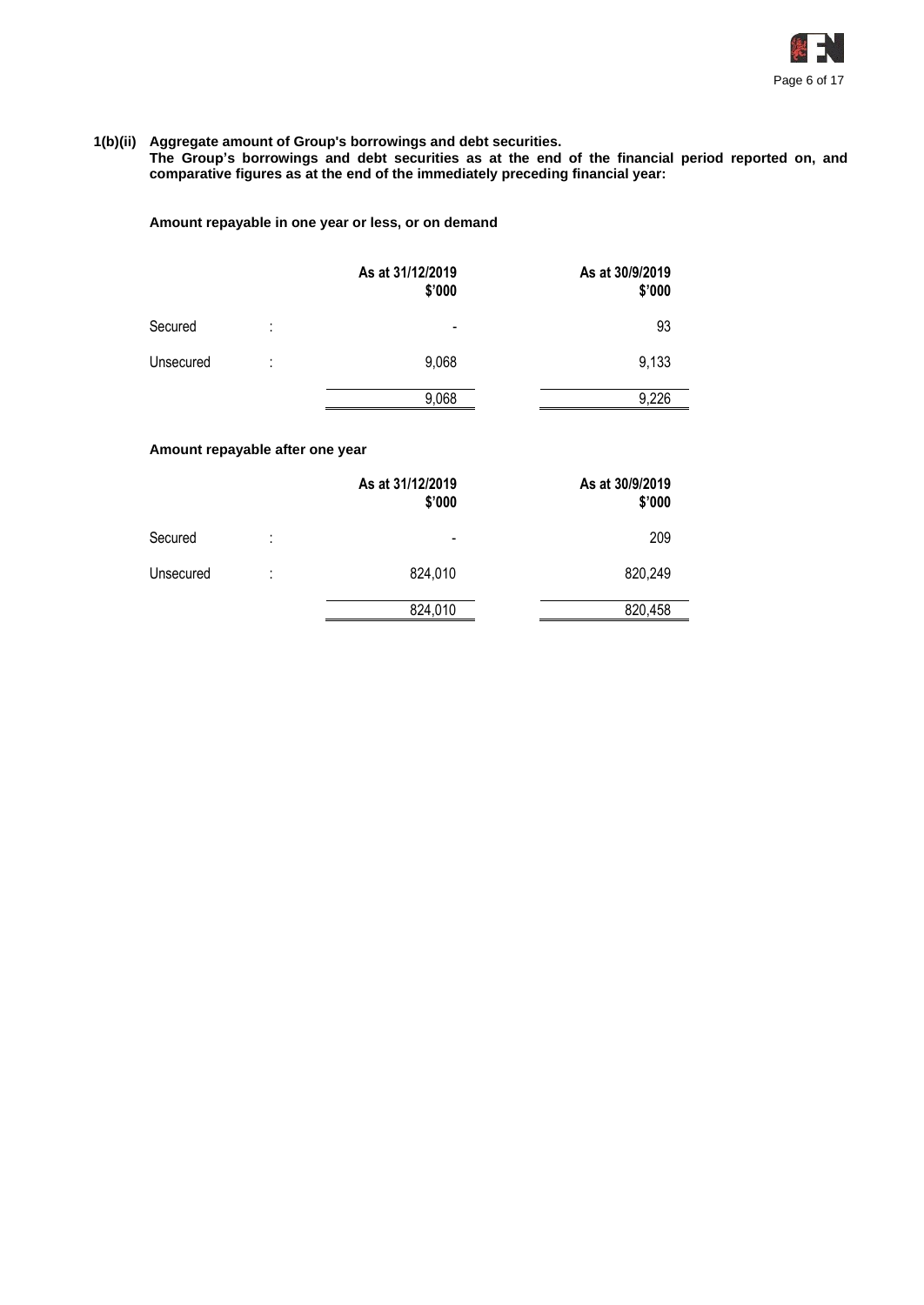

**1(c) A statement of cash flows (for the Group), together with a comparative statement for the corresponding period of the immediately preceding financial year.**

|                                                                                 | 1st Quarter to<br>31/12/2019<br>\$'000 | <b>1st Quarter to</b><br>31/12/2018<br>\$'000 |
|---------------------------------------------------------------------------------|----------------------------------------|-----------------------------------------------|
| <b>CASH FLOWS FROM OPERATING ACTIVITIES</b>                                     |                                        |                                               |
| Profit before taxation and exceptional items                                    | 71,294                                 | 67,358                                        |
| Adjustments for:                                                                |                                        |                                               |
| Depreciation of fixed assets                                                    | 18,022                                 | 12,142                                        |
| Impairment reversal of fixed assets                                             | (3)                                    | (10)                                          |
| Fixed assets written off                                                        | 111                                    | 54                                            |
| Provision for employee benefits                                                 | 480                                    | 382                                           |
| Gain on disposal of fixed assets (net)                                          | (28)                                   | (29)                                          |
| Gain on disposal of intangible assets                                           |                                        | (1)                                           |
| Amortisation of brands and intangible assets                                    | 3,154                                  | 3,851                                         |
| Interest income                                                                 | (1, 194)                               | (2,085)                                       |
| Interest expenses                                                               | 6,179                                  | 5,711                                         |
| Share of results of joint venture companies                                     | (2, 217)                               | 682                                           |
| Share of results of associated companies                                        | (22, 777)                              | (23, 663)                                     |
| Employee share-based expense                                                    | 1,196                                  | 640                                           |
| Fair value adjustment of financial instruments                                  | 83                                     | 419                                           |
| Gain on disposal of financial instruments                                       | (158)                                  | (77)                                          |
| Operating cash before working capital changes                                   | 74,142                                 | 65,374                                        |
| Change in inventories                                                           | (11, 103)                              | (5,919)                                       |
| Change in receivables                                                           | (65, 282)                              | (36, 241)                                     |
| Change in related parties' and joint venture and associated companies' balances | 19,443                                 | 20,825                                        |
| Change in payables                                                              | (20, 633)                              | (4, 310)                                      |
| Currency realignment                                                            | (2, 294)                               | (1,878)                                       |
| Cash generated from operations                                                  | (5, 727)                               | 37,851                                        |
| Interest income received                                                        | 1,210                                  | 1,950                                         |
| Interest expenses paid                                                          | (4,084)                                | (5, 443)                                      |
| Income taxes paid                                                               | (846)                                  | (1,617)                                       |
| Payment of employee benefits                                                    | (373)                                  | (283)                                         |
| Net cash (used in)/from operating activities                                    | (9,820)                                | 32,458                                        |
| <b>CASH FLOWS FROM INVESTING ACTIVITIES</b>                                     |                                        |                                               |
| Dividends from an associated company                                            | 2,039                                  | 1,230                                         |
| Proceeds from disposal of fixed assets                                          | 104                                    | 92                                            |
| Proceeds from sale of land lease                                                | 11,000                                 |                                               |
| Proceeds from disposal of intangible assets                                     |                                        | 18                                            |
| Purchase of fixed assets                                                        | (28, 568)                              | (25, 319)                                     |
| Payment for intangible assets                                                   | (3,950)                                | (5,933)                                       |
| Net cash used in investing activities                                           | (19, 375)                              | (29, 912)                                     |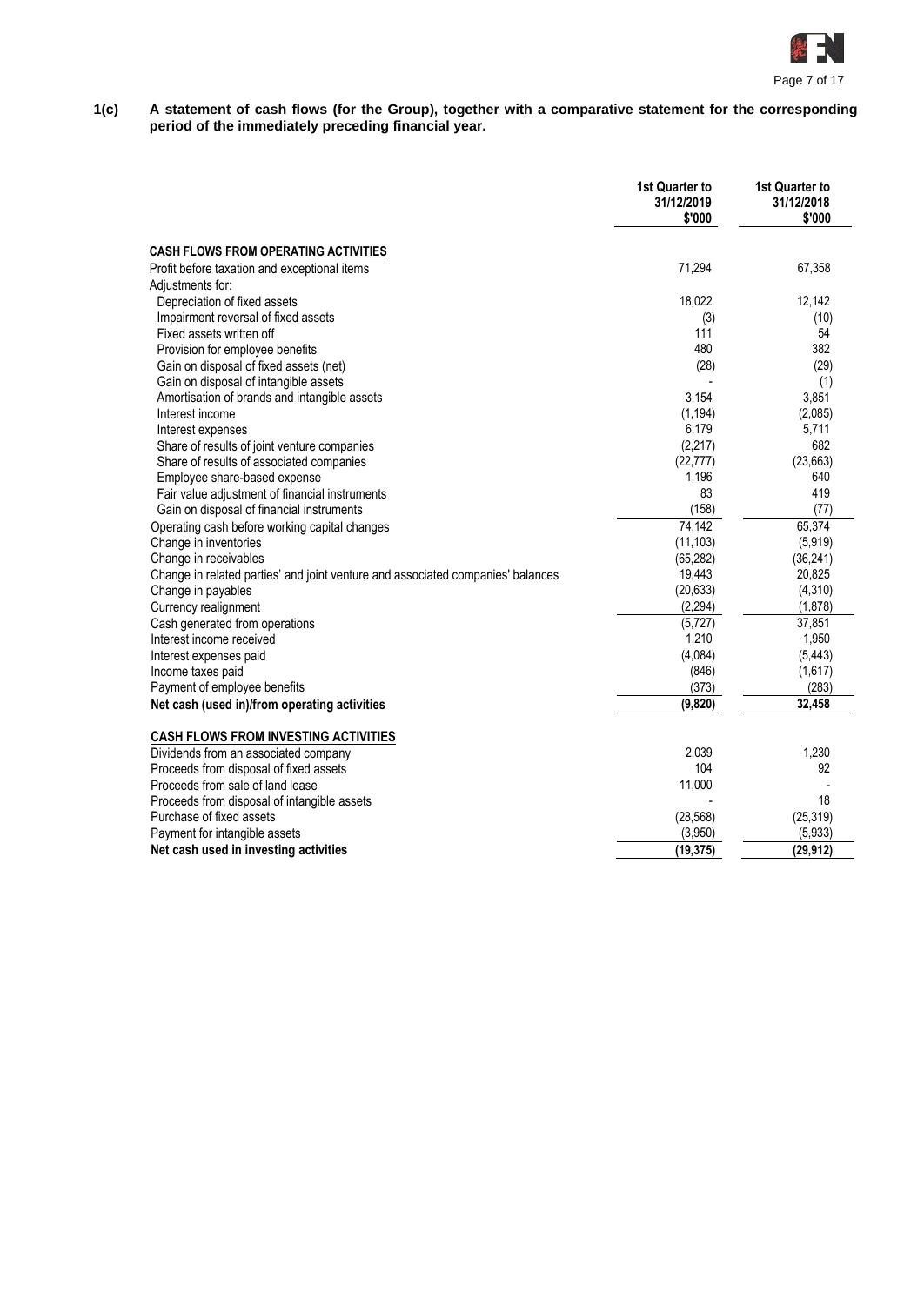

# **1(c) GROUP CASH FLOW STATEMENT** (cont'd)

|                                                                                        | 1st Quarter to<br>31/12/2019<br>\$'000 | 1st Quarter to<br>31/12/2018<br>\$'000 |
|----------------------------------------------------------------------------------------|----------------------------------------|----------------------------------------|
| <b>CASH FLOWS FROM FINANCING ACTIVITIES</b>                                            |                                        |                                        |
| Proceeds from borrowing                                                                | 8,757                                  |                                        |
| Repayment of borrowings                                                                | (4,537)                                | (208, 619)                             |
| Payment of lease liabilities                                                           | (3, 349)                               |                                        |
| Purchase of shares by a subsidiary company                                             | (1,248)                                | (624)                                  |
| Contribution of capital by non-controlling interests                                   | 1,595                                  | 3,839                                  |
| Net cash from/(used in) financing activities                                           | 1,218                                  | (205,404)                              |
| Net decrease in cash and cash equivalents                                              | (27,977)                               | (202,858)                              |
| Cash and cash equivalents at beginning of period                                       | 417,327                                | 527,166                                |
| Effects of exchange rate changes on cash and cash equivalents                          | (1,471)                                | (795)                                  |
| Cash and cash equivalents at end of period                                             | 387,879                                | 323,513                                |
| Cash and cash equivalents at end of period comprise:                                   |                                        |                                        |
| Cash and bank balances                                                                 | 390,901                                | 326,474                                |
| Less: Fixed deposits relating to consideration for acquisition of subsidiary companies | (3,022)                                | (2,961)                                |
| Cash and cash equivalents at end of period                                             | 387,879                                | 323,513                                |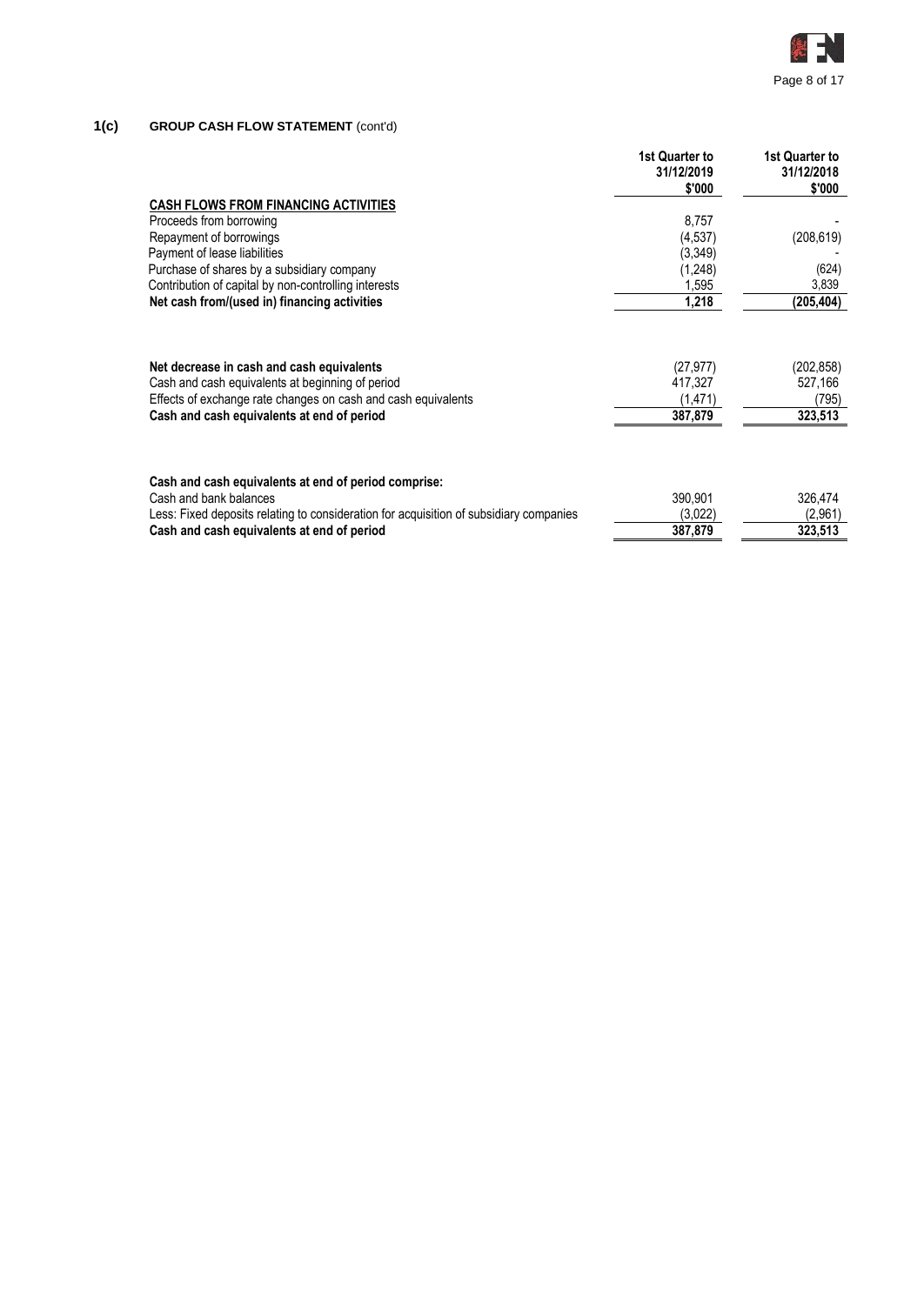

# **1(d)(i) A statement (for the issuer and Group) showing either**

- **(i) all changes in equity or**
- **(ii) changes in equity other than those arising from capitalisation issues and distributions to shareholders, together with a comparative statement for the corresponding period of the immediately preceding financial year.**

# **STATEMENT OF CHANGES IN EQUITY**

|                                                                                                          |                  |                    |                    |                     |                                            | Group                    |                                       |                            |           |                                  |                 |
|----------------------------------------------------------------------------------------------------------|------------------|--------------------|--------------------|---------------------|--------------------------------------------|--------------------------|---------------------------------------|----------------------------|-----------|----------------------------------|-----------------|
|                                                                                                          | Share<br>Capital | Capital<br>Reserve | Revenue<br>Reserve | Exchange<br>Reserve | <b>Fair Value</b><br>Adjustment<br>Reserve | Hedging<br>Reserve       | Share-<br>based<br>Payment<br>Reserve | <b>Dividend</b><br>Reserve | Total     | Non-<br>controlling<br>Interests | Total<br>Equity |
| 1 <sup>st</sup> Quarter ended<br>31 December 2019                                                        | \$'000           | \$'000             | \$'000             | \$'000              | \$'000                                     | \$'000                   | \$'000                                | \$'000                     | \$'000    | \$'000                           | \$'000          |
| Balance at 1 October 2019                                                                                | 853,549          | (5,257)            | 2,031,134          | 21,678              | (32,099)                                   | (1, 447)                 | 7,911                                 | 57,961                     | 2,933,430 | 398,947                          | 3,332,377       |
| Comprehensive income<br>Share of other comprehensive<br>income of associated companies                   |                  |                    | 99                 | (92)                | (4)                                        |                          |                                       |                            | 3         |                                  | 3               |
| Fair value changes on derivative<br>financial instruments                                                |                  |                    |                    |                     |                                            | (1, 149)                 |                                       |                            | (1, 149)  |                                  | (1, 149)        |
| Fair value changes on equity<br>investments measured at fair value<br>through other comprehensive income |                  |                    |                    |                     | 258                                        |                          |                                       |                            | 258       |                                  | 258             |
| Currency translation difference                                                                          |                  |                    |                    | (55,268)            |                                            |                          |                                       |                            | (55, 268) | (2, 338)                         | (57,606)        |
| Other comprehensive income for<br>the period                                                             |                  |                    | 99                 | (55,360)            | 254                                        | (1, 149)                 |                                       |                            | (56, 156) | (2, 338)                         | (58, 494)       |
| Profit for the period                                                                                    |                  |                    | 39,691             |                     |                                            |                          |                                       |                            | 39,691    | 18,578                           | 58,269          |
| Total comprehensive income for<br>the period                                                             |                  |                    | 39,790             | (55,360)            | 254                                        | (1, 149)                 |                                       |                            | (16, 465) | 16,240                           | (225)           |
| Contributions by and distributions<br>to owners                                                          |                  |                    |                    |                     |                                            |                          |                                       |                            |           |                                  |                 |
| Employee share-based expense                                                                             | $\overline{a}$   | $\overline{a}$     | $\overline{a}$     | ÷,                  | $\overline{a}$                             | $\overline{a}$           | 1,352                                 | $\overline{a}$             | 1,352     | 229                              | 1,581           |
| Issue of shares in the Company upon<br>vesting of shares awarded                                         | 2,321            |                    |                    |                     |                                            |                          | (2, 321)                              |                            |           |                                  |                 |
| Purchase of shares by a subsidiary<br>company                                                            |                  |                    | (692)              |                     |                                            |                          |                                       |                            | (692)     | (556)                            | (1,248)         |
| Capital contribution by non-<br>controlling interests                                                    |                  |                    |                    |                     |                                            |                          |                                       |                            |           | 1,595                            | 1,595           |
| Dividends:<br>Additional dividends due to vesting<br>of shares awarded                                   |                  |                    | (42)               |                     |                                            |                          |                                       | 42                         |           |                                  |                 |
| Total contributions by and<br>distributions to owners                                                    | 2,321            |                    | (734)              |                     |                                            |                          | (969)                                 | 42                         | 660       | 1,268                            | 1,928           |
| Changes in ownership interests<br>Change of interests in subsidiary<br>company                           |                  |                    | 14                 |                     |                                            |                          |                                       |                            | 14        | (14)                             |                 |
| Changes in carrying value of<br>put option granted to<br>non-controlling interests                       |                  | (261)              |                    |                     |                                            |                          |                                       |                            | (261)     |                                  | (261)           |
| Total changes in ownership<br>interests                                                                  | $\blacksquare$   | (261)              | 14                 | ٠                   |                                            | $\overline{\phantom{a}}$ | $\overline{\phantom{a}}$              | ä,                         | (247)     | (14)                             | (261)           |
| Total transactions with owners<br>in their capacity as owners                                            | 2,321            | (261)              | (720)              |                     | ÷                                          | $\blacksquare$           | (969)                                 | 42                         | 413       | 1,254                            | 1,667           |
| Balance at 31 December 2019                                                                              | 855,870          | (5, 518)           | 2,070,204          | (33, 682)           | (31, 845)                                  | (2,596)                  | 6,942                                 | 58,003                     | 2,917,378 | 416,441                          | 3,333,819       |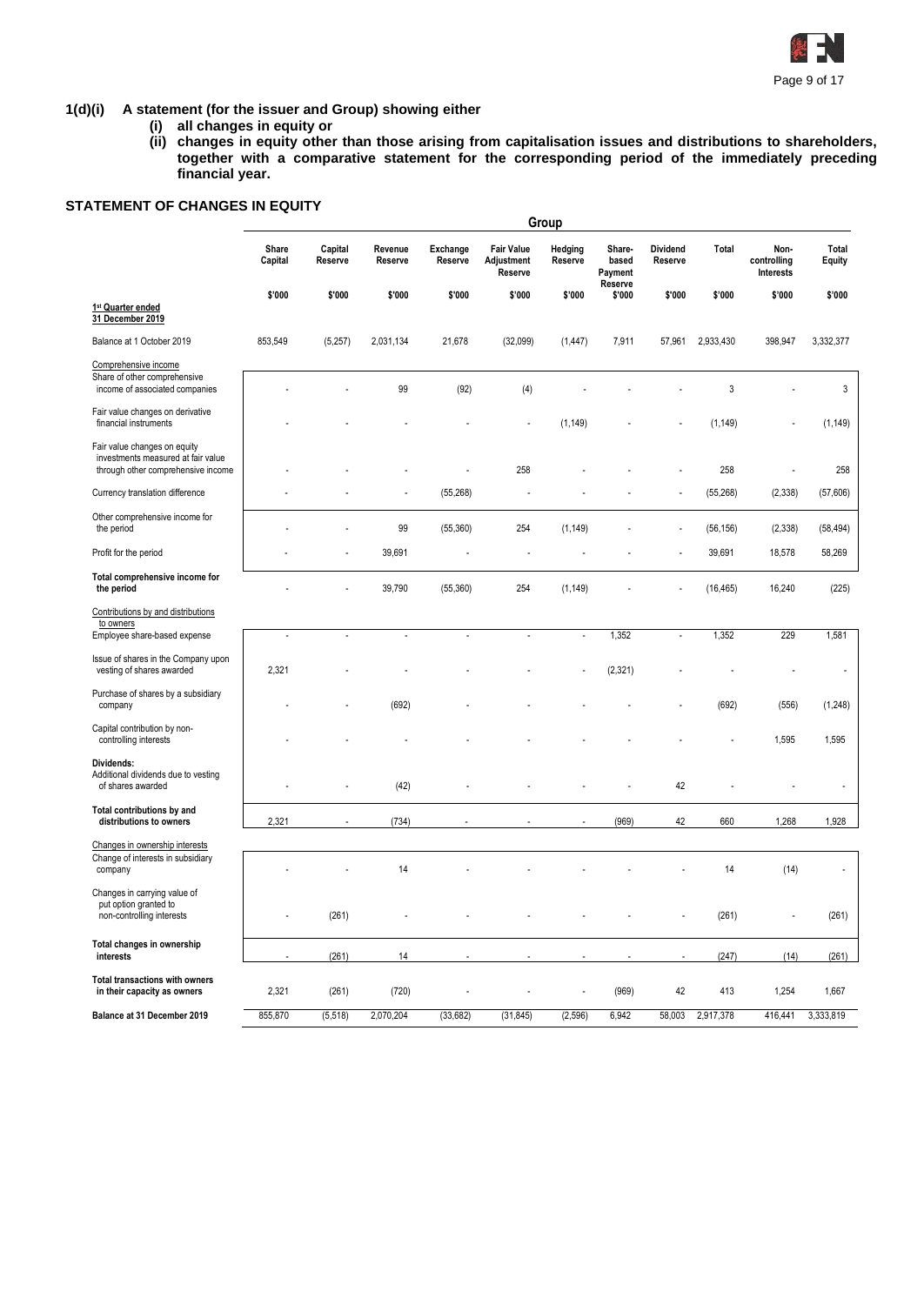

# **1(d)(i) STATEMENT OF CHANGES IN EQUITY** (cont'd)

|                                                                                                          |                  |                           |                    |                    |                            | Group                                      |                            |                     |             |                                  |                 |
|----------------------------------------------------------------------------------------------------------|------------------|---------------------------|--------------------|--------------------|----------------------------|--------------------------------------------|----------------------------|---------------------|-------------|----------------------------------|-----------------|
|                                                                                                          | Share<br>Capital | Treasury<br><b>Shares</b> | Capital<br>Reserve | Revenue<br>Reserve | <b>Exchange</b><br>Reserve | <b>Fair Value</b><br>Adjustment<br>Reserve | Share-<br>based<br>Payment | Dividend<br>Reserve | Total       | Non-<br>controlling<br>Interests | Total<br>Equity |
|                                                                                                          | \$'000           | \$'000                    | \$'000             | \$'000             | \$'000                     | \$'000                                     | Reserve<br>\$'000          | \$'000              | \$'000      | \$'000                           | \$'000          |
| 1st Quarter ended<br>31 December 2018                                                                    |                  |                           |                    |                    |                            |                                            |                            |                     |             |                                  |                 |
| Balance at 1 October 2018                                                                                | 851,941          | (267)                     | 18,943             | 1,948,847          | (29, 552)                  | (25, 873)                                  | 8,910                      | 43,444              | 2,816,393   | 347,291                          | 3,163,684       |
| Comprehensive income<br>Remeasurement of defined benefit<br>obligations                                  |                  |                           |                    | $\mathbf{3}$       |                            |                                            |                            |                     | $\mathsf 3$ |                                  | 3               |
| Fair value changes on equity<br>investments measured at fair value<br>through other comprehensive income |                  |                           |                    |                    |                            | (664)                                      |                            |                     | (664)       | ÷,                               | (664)           |
| Currency translation difference                                                                          |                  |                           |                    |                    | 7,089                      |                                            |                            |                     | 7,089       | (1,618)                          | 5,471           |
| Other comprehensive income for<br>the period                                                             |                  |                           |                    | 3                  | 7,089                      | (664)                                      |                            |                     | 6,428       | (1,618)                          | 4,810           |
| Profit for the period                                                                                    |                  |                           |                    | 38,064             |                            |                                            |                            |                     | 38,064      | 17,807                           | 55,871          |
| Total comprehensive income for<br>the period                                                             |                  |                           |                    | 38,067             | 7,089                      | (664)                                      |                            |                     | 44,492      | 16,189                           | 60,681          |
| Contributions by and distributions<br>to owners                                                          |                  |                           |                    |                    |                            |                                            |                            |                     |             |                                  |                 |
| Employee share-based expense                                                                             | ÷,               | $\overline{a}$            |                    |                    | ÷,                         | $\overline{a}$                             | 368                        | $\overline{a}$      | 368         | 272                              | 640             |
| Treasury shares reissued pursuant to<br>share plans                                                      |                  | 267                       | 8                  |                    |                            |                                            | (275)                      |                     |             |                                  |                 |
| Issue of shares in the Company upon<br>vesting of shares awarded                                         | 1,608            |                           |                    |                    |                            |                                            | (1,608)                    |                     |             |                                  |                 |
| Purchase of shares by a subsidiary<br>company                                                            |                  |                           |                    | (346)              |                            |                                            |                            |                     | (346)       | (278)                            | (624)           |
| Contribution of capital by non-<br>controlling interests                                                 |                  |                           |                    |                    |                            |                                            |                            |                     |             | 3,839                            | 3,839           |
| Dividends:<br>Additional dividends due to vesting of<br>shares awarded                                   |                  |                           |                    | (27)               |                            |                                            |                            | 27                  |             |                                  |                 |
| Total contributions by and<br>distribution to owners                                                     | 1,608            | 267                       | 8                  | (373)              | ÷,                         | ÷,                                         | (1, 515)                   | 27                  | 22          | 3,833                            | 3,855           |
| Changes in ownership interests                                                                           |                  |                           |                    |                    |                            |                                            |                            |                     |             |                                  |                 |
| Change of interests in subsidiary<br>companies                                                           |                  |                           |                    | (546)              |                            |                                            |                            | ÷,                  | (546)       | 546                              |                 |
| Total changes in ownership<br>interests                                                                  |                  |                           | L                  | (546)              |                            | l,                                         |                            | ÷                   | (546)       | 546                              | $\overline{a}$  |
| Total transactions with owners in<br>their capacity as owners                                            | 1,608            | 267                       | 8                  | (919)              |                            |                                            | (1, 515)                   | 27                  | (524)       | 4,379                            | 3,855           |
| Balance at 31 December 2018                                                                              | 853,549          | $\overline{\phantom{a}}$  | 18,951             | 1,985,995          | (22, 463)                  | (26, 537)                                  | 7,395                      | 43,471              | 2,860,361   | 367,859                          | 3,228,220       |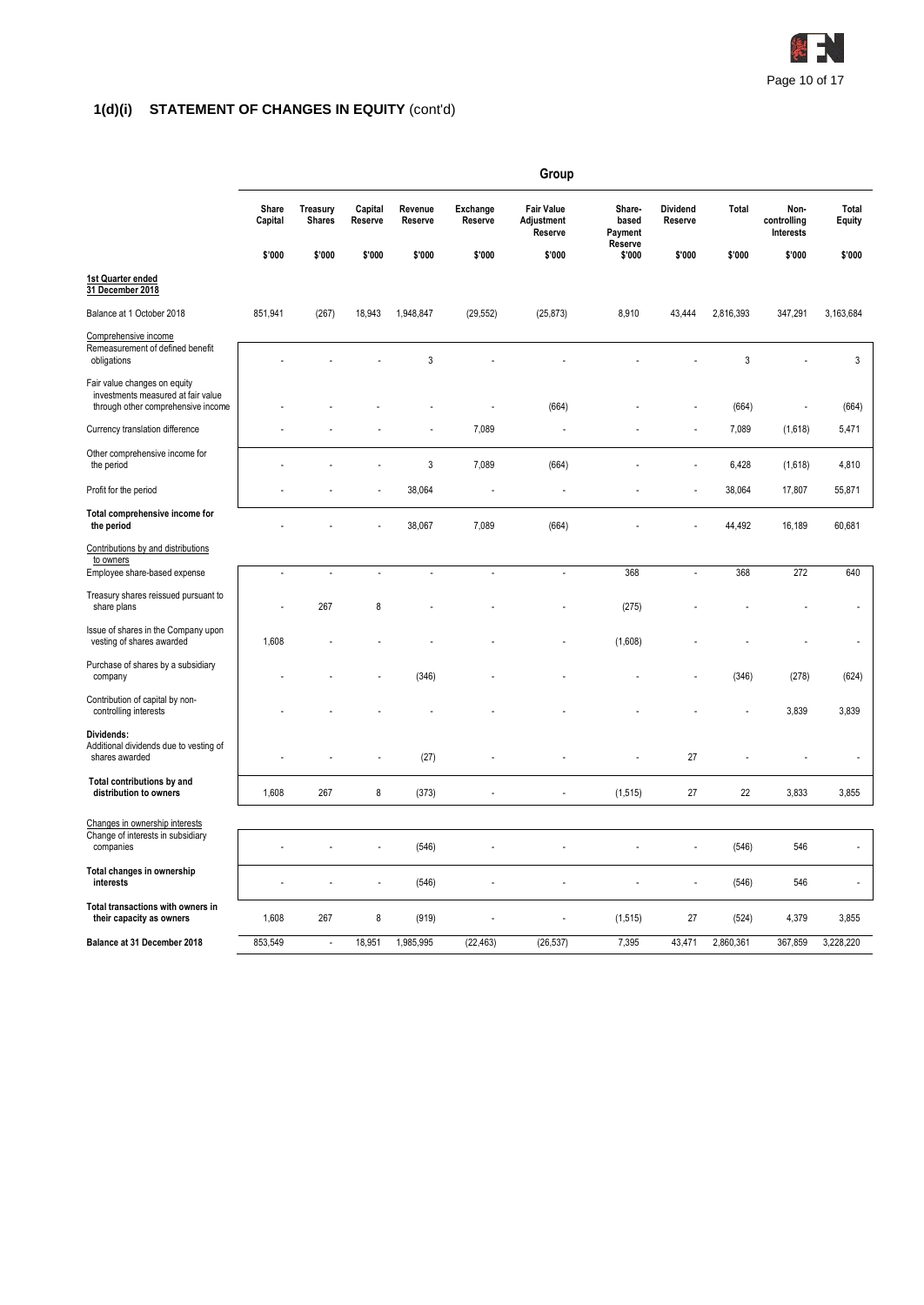

# **1(d)(i) STATEMENT OF CHANGES IN EQUITY** (cont'd)

|                                                                                                                                                                             | Company          |                           |                    |                          |                                            |                                       |                            |                 |
|-----------------------------------------------------------------------------------------------------------------------------------------------------------------------------|------------------|---------------------------|--------------------|--------------------------|--------------------------------------------|---------------------------------------|----------------------------|-----------------|
|                                                                                                                                                                             | Share<br>Capital | Treasury<br><b>Shares</b> | Capital<br>Reserve | Revenue<br>Reserve       | <b>Fair Value</b><br>Adjustment<br>Reserve | Share-<br>based<br>Payment<br>Reserve | <b>Dividend</b><br>Reserve | Total<br>Equity |
|                                                                                                                                                                             | \$'000           | \$'000                    | \$'000             | \$'000                   | \$'000                                     | \$'000                                | \$'000                     | \$'000          |
| 1st Quarter ended 31 December 2019<br>Balance at 1 October 2019                                                                                                             | 853,549          |                           | (1,091)            | 722,593                  | 57,939                                     | 3,953                                 | 57,961                     | 1,694,904       |
| Comprehensive income<br>Fair value changes on equity investments<br>measured at fair value through other<br>comprehensive income                                            |                  |                           |                    |                          | (23, 545)                                  |                                       |                            | (23, 545)       |
| Other comprehensive income for the period                                                                                                                                   | ٠                | $\overline{\phantom{a}}$  | $\blacksquare$     | $\overline{a}$           | (23, 545)                                  | $\overline{\phantom{a}}$              | $\overline{a}$             | (23, 545)       |
| Loss for the period                                                                                                                                                         |                  |                           |                    | (9, 192)                 |                                            |                                       |                            | (9, 192)        |
| Total comprehensive income for the year                                                                                                                                     | ÷,               | ÷,                        | ÷,                 | (9, 192)                 | (23, 545)                                  | ÷,                                    | $\overline{a}$             | (32, 737)       |
| Contributions by and distributions to owners<br>Employee share-based expense                                                                                                | $\overline{a}$   | $\sim$                    | ÷.                 | $\overline{\phantom{a}}$ | $\overline{\phantom{a}}$                   | 1,065                                 | $\overline{\phantom{a}}$   | 1,065           |
| Issue of shares in the Company upon<br>vesting of shares awarded                                                                                                            | 2,321            |                           |                    |                          |                                            | (2, 321)                              |                            |                 |
| Dividends:<br>Additional dividends due to vesting of<br>shares awarded                                                                                                      |                  |                           |                    | (42)                     |                                            |                                       | 42                         |                 |
| Total transactions with owners in their<br>capacity as owners                                                                                                               | 2,321            |                           |                    | (42)                     |                                            | (1,256)                               | 42                         | 1,065           |
| Balance at 31 December 2019                                                                                                                                                 | 855,870          | $\overline{\phantom{a}}$  | (1,091)            | 713,359                  | 34,394                                     | 2,697                                 | 58,003                     | 1,663,232       |
| 1st Quarter ended 31 December 2018<br>Balance at 1 October 2018<br>Comprehensive income<br>Fair value changes on equity investments<br>measured at fair value through other | 851,941          | (267)                     | (1,099)            | 741,673                  | 72,624                                     | 4,268                                 | 43,444                     | 1,712,584       |
| comprehensive income                                                                                                                                                        |                  |                           |                    |                          | (26, 240)                                  |                                       |                            | (26, 240)       |
| Other comprehensive income for the period                                                                                                                                   |                  |                           |                    |                          | (26, 240)                                  |                                       |                            | (26, 240)       |
| Loss for the period                                                                                                                                                         |                  |                           |                    | (4,969)                  |                                            |                                       |                            | (4,969)         |
| Total comprehensive income for the period                                                                                                                                   | ÷,               | ÷,                        | L.                 | (4,969)                  | (26, 240)                                  | ÷,                                    | ÷,                         | (31, 209)       |
| Contributions by and distributions to owners<br>Employee share-based expense                                                                                                | $\overline{a}$   | ÷.                        | ÷.                 | ÷.                       |                                            | 29                                    | $\overline{a}$             | 29              |
| Issue of shares in the Company upon<br>vesting of shares awarded                                                                                                            | 1,608            |                           |                    |                          |                                            | (1,608)                               |                            |                 |
| Treasury shares reissued pursuant to<br>share plans                                                                                                                         |                  | 267                       | 8                  |                          |                                            | (275)                                 |                            |                 |
| Dividends:<br>Additional dividends due to vesting of<br>shares awarded                                                                                                      |                  |                           |                    | (27)                     |                                            |                                       | 27                         |                 |
| Total transactions with owners in their<br>capacity as owners                                                                                                               | 1,608            | 267                       | 8                  | (27)                     |                                            | (1,854)                               | 27                         | 29              |
| Balance at 31 December 2018                                                                                                                                                 | 853,549          | $\overline{\phantom{a}}$  | (1,091)            | 736,677                  | 46,384                                     | 2,414                                 | 43,471                     | 1,681,404       |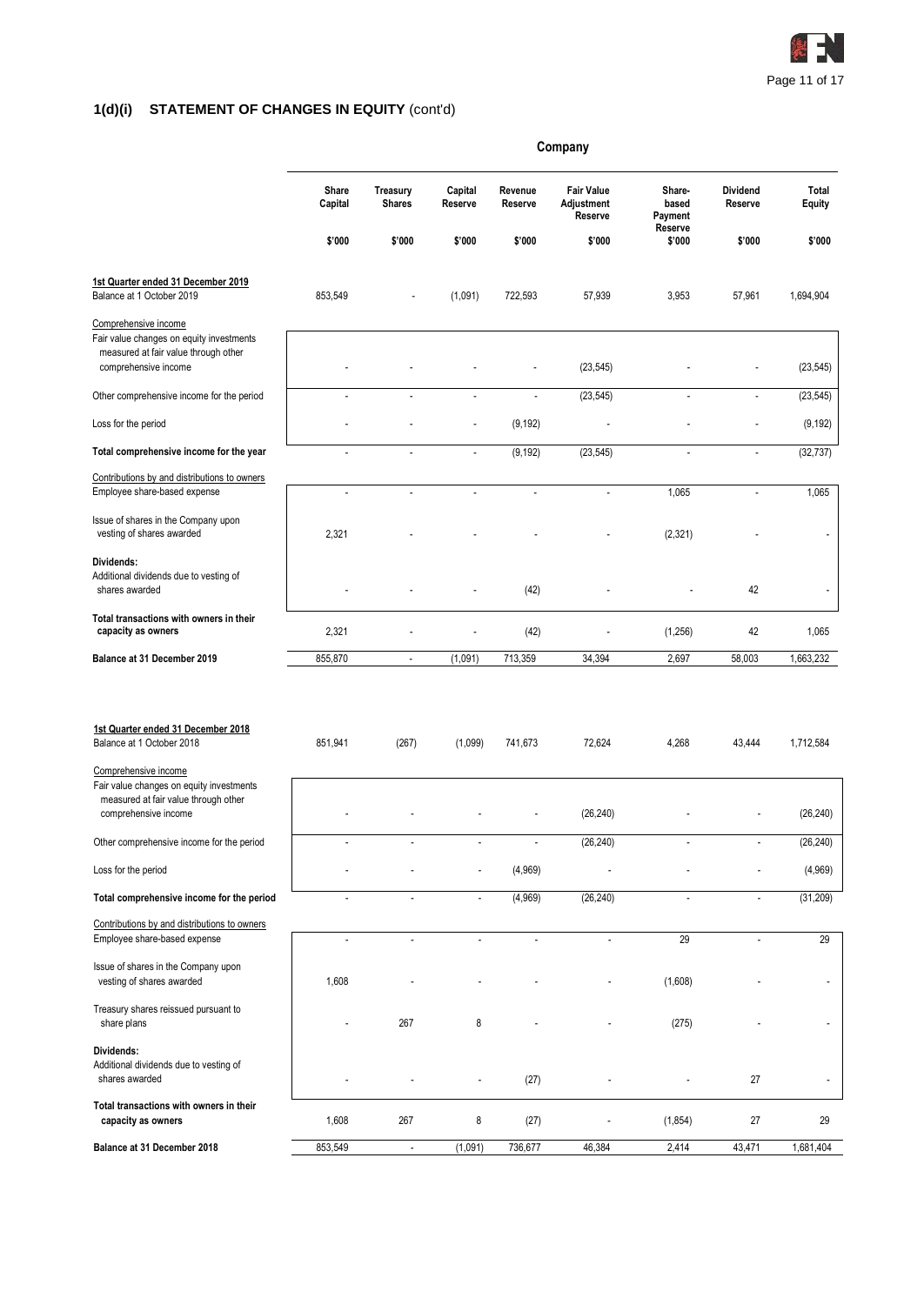

# **1(d)(ii) SHARE CAPITAL**

Details of any changes in the company's share capital arising from rights issue, bonus issue, share buy-backs, exercise of share options or warrants, conversion of other issues of equity securities, issue of shares for cash or as consideration for acquisition or for any other purpose since the end of the previous period reported on. State the number of shares that may be issued on conversion of all the outstanding convertibles, if any, against the total number of issued shares excluding treasury shares and subsidiary holdings of the issuer, as at the end of the current financial period reported on and as at the end of the corresponding period of the immediately preceding financial year. State also the number of shares held as treasury shares and the number of subsidiary holdings, if any, and the percentage of the aggregate number of treasury shares and subsidiary holdings held against the total number of shares outstanding in a class that is listed as at the end of the current financial period reported on and as at the end of the corresponding period of the immediately preceding financial year.

|                                                                                             | <b>Number of Shares</b>             |                             |  |
|---------------------------------------------------------------------------------------------|-------------------------------------|-----------------------------|--|
|                                                                                             | <b>1st Quarter to</b><br>31/12/2019 | 4th Quarter to<br>30/9/2019 |  |
| Issued and fully paid ordinary shares:                                                      |                                     |                             |  |
| As at beginning of the period                                                               | 1,449,028,178                       | 1,449,028,178               |  |
| Issued during the period – pursuant to share plans                                          | 1,057,400                           |                             |  |
| As at end of period                                                                         | 1,450,085,578                       | 1,449,028,178               |  |
|                                                                                             | As at<br>31/12/2019                 | As at<br>31/12/2018         |  |
| The number of shares awarded conditionally under Share<br>Plans as at the end of the period | 2,410,300                           | 3,413,638                   |  |
| The number of issued shares excluding treasury shares at the end<br>of the period           | 1,450,085,578                       | 1,449,028,178               |  |

The Company did not hold any treasury shares as at 31 December 2019 (31 December 2018: Nil). The treasury shares held represents Nil% (31 December 2018: Nil) of the total number of issued shares (excluding treasury shares).

The Company does not have any subsidiary holdings as at 31 December 2019 and 31 December 2018.

#### **1(d)(iii) The total number of issued shares excluding treasury shares as at the end of the current financial period and as at the end of the immediately preceding year.**

The Company's total number of issued shares excluding treasury shares is 1,450,085,578 as at 31 December 2019 and 1,449,028,178 as at 30 September 2019.

### **1(d)(iv) A statement showing all sales, transfers, disposal, cancellation and/or use of treasury shares as at the end of the current financial period reported on.**

There were no sales, transfers, disposal, cancellation and/or use of treasury shares by the Company during the three months ended 31 December 2019.

#### **1(d)(v) A statement showing all sales, transfers, cancellation and/or use of subsidiary holdings as at the end of the current financial period reported on.**

The Company does not have any subsidiary holdings as at 31 December 2019 and 31 December 2018.

There were no sales, transfers, cancellation and/or use of subsidiary holdings during the three months ended 31 December 2019.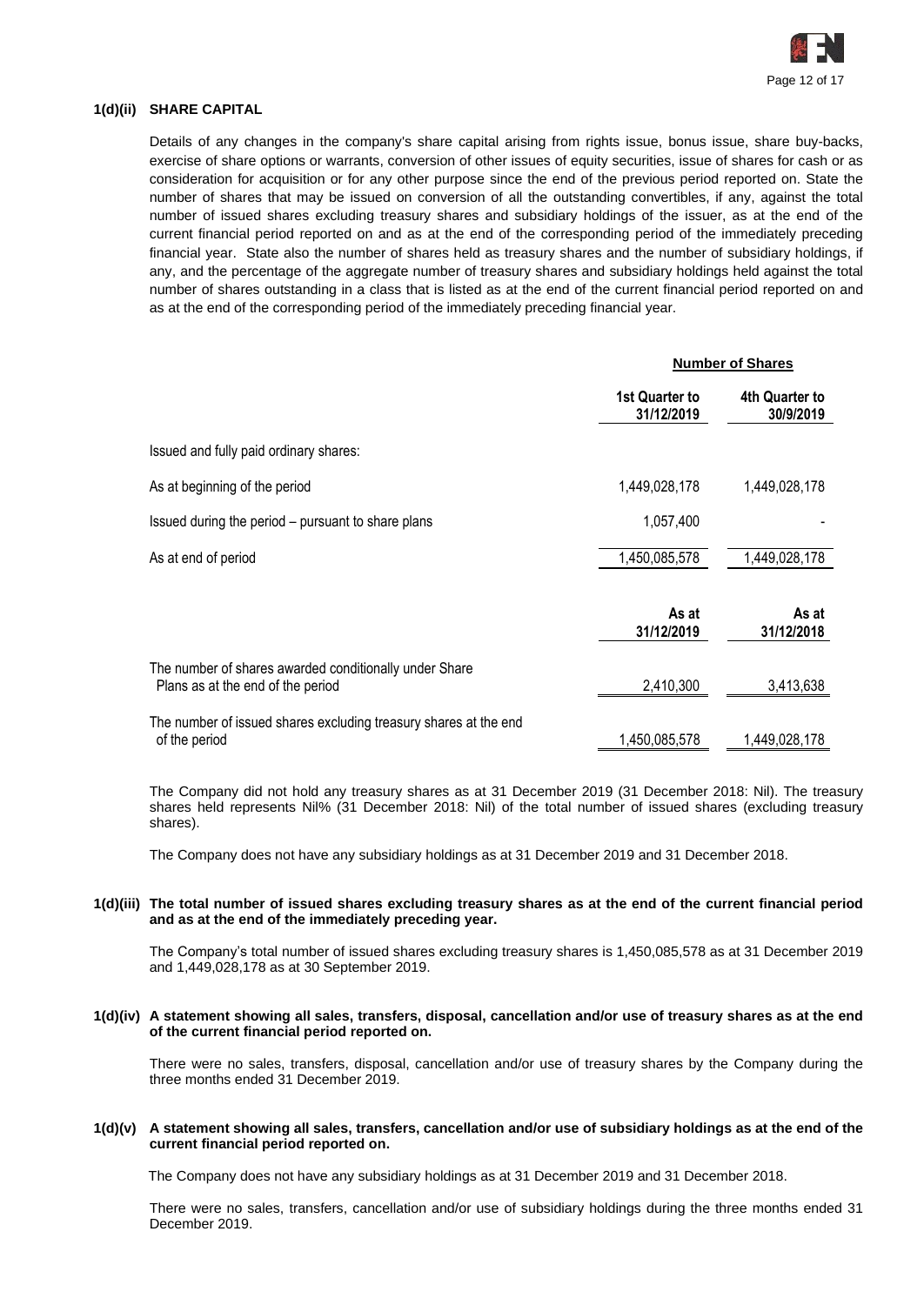

**2. Whether the figures have been audited or reviewed and in accordance with which auditing standard or practice.**

The figures have not been audited or reviewed by our auditors.

**3. Where the figures have been audited or reviewed, the auditors' report (including any qualifications or emphasis of a matter).**

Not applicable.

**4. Whether the same accounting policies and methods of computation as in the issuer's most recently audited annual financial statements have been applied.**

Except as disclosed in paragraph 5 below, the Group and Company have applied the same accounting policies and methods of computation in the preparation of the financial statements for the current reporting period as compared with the audited financial statements for the year ended 30 September 2019.

**5. If there are any changes in the accounting policies and methods of computation, including any required by an accounting standard, what has changed, as well as the reasons for, and the effect of, the change.**

As disclosed in paragraph 4 above, the Group and Company have adopted the following new, amendments to and interpretations of SFRS(I) which became effective from this financial year.

SFRS(I) 16 *Leases*

Annual Improvements to SFRS(I)s 2015-2017 cycle Amendment to SFRS(I) 3 *Business Combinations* Amendment to SFRS(I) 11 *Joint Arrangements* Amendment to SFRS(I) 1-12 *Income Taxes* Amendment to SFRS(I) 1-23 *Borrowing Costs* SFRS(I) INT 23 *Uncertainty over Income Tax Treatments*

Amendments to SFRS(I) 9 *Prepayment Features with Negative Consideration* Amendments to SFRS(I) 1-28 *Long Term Interests in Associates and Joint Ventures* Amendments to SFRS(I) 1-19 *Plan Amendments, Curtailment or Settlement*

Except for SFRS(I) 16, the adoption of the above new, amendments to and interpretations of the standards had no material impact on the financial statements of the Group and the Company.

#### SFRS(I) 16 *Leases*

SFRS(I) 16 introduces a single, on-balance sheet lease accounting model for lessees. A lessee recognises a rightof-use ("ROU") asset representing its right to use the underlying asset and a lease liability representing its obligation to make lease payments. Lessor accounting remains similar to the current standard – i.e. lessors continue to classify leases as finance or operating leases.

The Group and the Company applied SFRS(I) 16 initially on 1 October 2019, using the modified retrospective approach, with no restatement of comparative information. The Group and the Company applied the practical expedient to grandfather the definition of a lease on transition and to recognise ROU assets equal to its lease liabilities as at 1 October 2019.

On transition, lease liabilities were measured at the present value of the remaining lease payments, discounted at the respective lessee entities' incremental borrowing rates applicable to the leases as at 1 October 2019. ROU assets are measured at an amount equal to the lease liability, adjusted by the amount of any prepaid or accrued lease payments.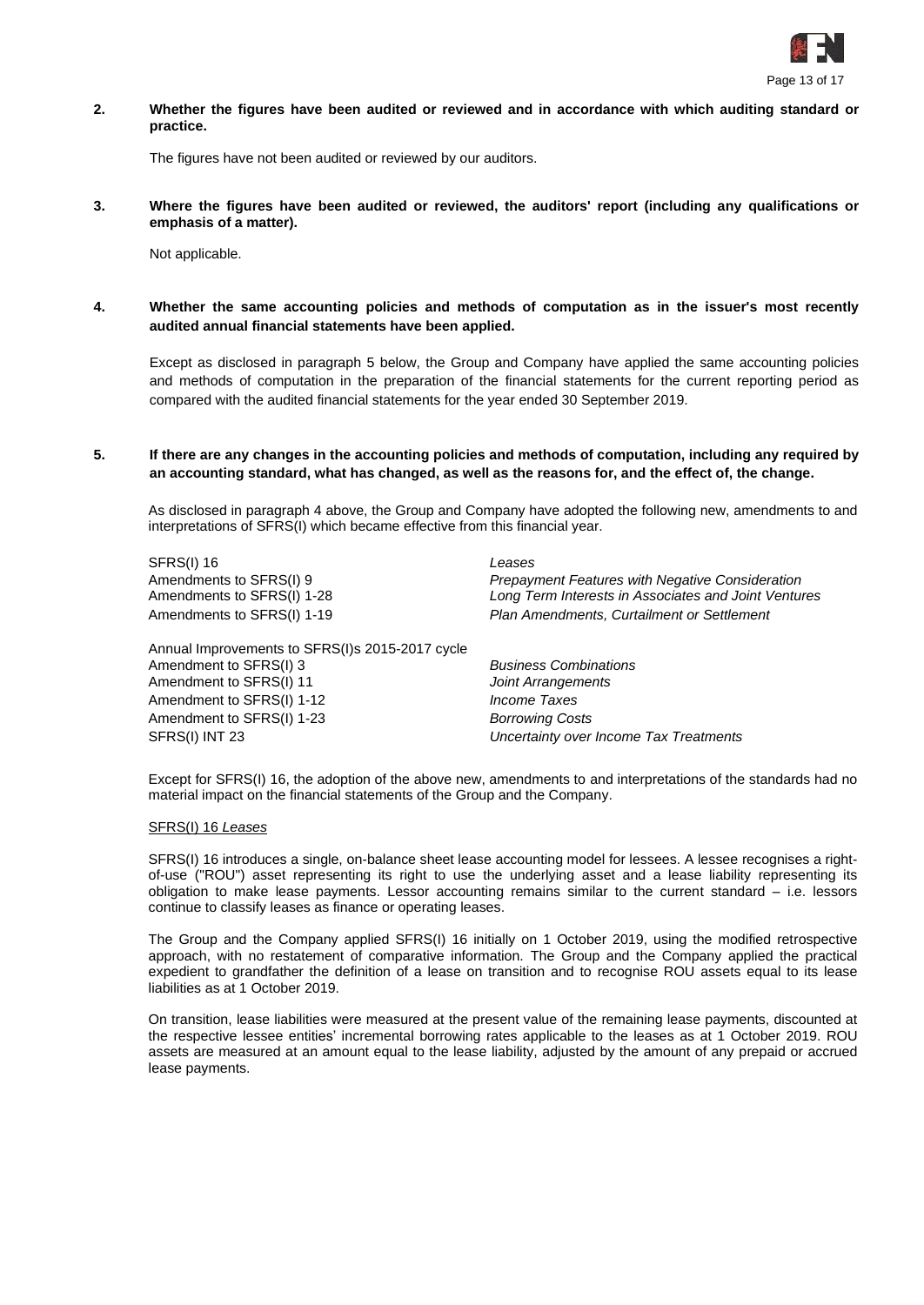

**5. If there are any changes in the accounting policies and methods of computation, including any required by an accounting standard, what has changed, as well as the reasons for, and the effect of, the change.** (cont'd)

Upon applying SFRS(I) 16, the effects on the Group's balance sheet are as follows:

# **GROUP BALANCE SHEET**

|                                              | As at<br>1 October 2019<br>\$'000 |
|----------------------------------------------|-----------------------------------|
| Increase/(Decrease) in:                      |                                   |
| <b>Assets</b>                                |                                   |
| Right-of-use assets included in Fixed assets | 53,236                            |
| Other receivables                            | (35)                              |
|                                              | 53,201                            |
| <b>Liabilities</b>                           |                                   |
| Lease liabilities                            | 52,957                            |
| Other payables                               | 244                               |
|                                              | 53,201                            |
|                                              |                                   |

- **6. Earnings per ordinary share of the Group for the current financial period reported on and the corresponding period of the immediately preceding financial year, after deducting any provision for preference dividends:**
	- **(a) based on the weighted average number of ordinary shares on issue and**

**(b) on a fully diluted basis (detailing any adjustments made to the earnings).**

|                                                                                                                 | Group                        |                              |  |
|-----------------------------------------------------------------------------------------------------------------|------------------------------|------------------------------|--|
|                                                                                                                 | 1st Quarter to<br>31/12/2019 | 1st Quarter to<br>31/12/2018 |  |
| Earnings per ordinary share:<br>Based on the weighted average number of ordinary shares on issue (cents)<br>(a) |                              |                              |  |
| - before fair value adjustment and exceptional items                                                            | 2.7                          | 2.6                          |  |
| - after fair value adjustment and exceptional items                                                             | 2.7                          | 2.6                          |  |
| (b)<br>On a fully diluted basis (cents)                                                                         |                              |                              |  |
| - before fair value adjustment and exceptional items                                                            | 2.7                          | 2.6                          |  |
| - after fair value adjustment and exceptional items                                                             | 2.7                          | 2.6                          |  |
|                                                                                                                 | \$'000                       | \$'000                       |  |
| Attributable profit                                                                                             | 39,691                       | 38.064                       |  |
| Change in attributable profit due to dilutive potential shares                                                  |                              |                              |  |
| under share plans of a subsidiary company                                                                       | (67)                         | (65)                         |  |
| Adjusted attributable profit                                                                                    | 39,624                       | 37,999                       |  |

**7. Net asset value (for the issuer and group) per ordinary share based on issued share capital of the issuer at the end of the:-**

**(a) current financial period reported on; and**

**(b) immediately preceding financial year.**

|                                                                     | Group               |                    | Company             |                    |
|---------------------------------------------------------------------|---------------------|--------------------|---------------------|--------------------|
|                                                                     | As at<br>31/12/2019 | As at<br>30/9/2019 | As at<br>31/12/2019 | As at<br>30/9/2019 |
| Net asset value per ordinary share based on<br>issued share capital | \$2.01              | \$2.02             | \$1.15              | \$1.17             |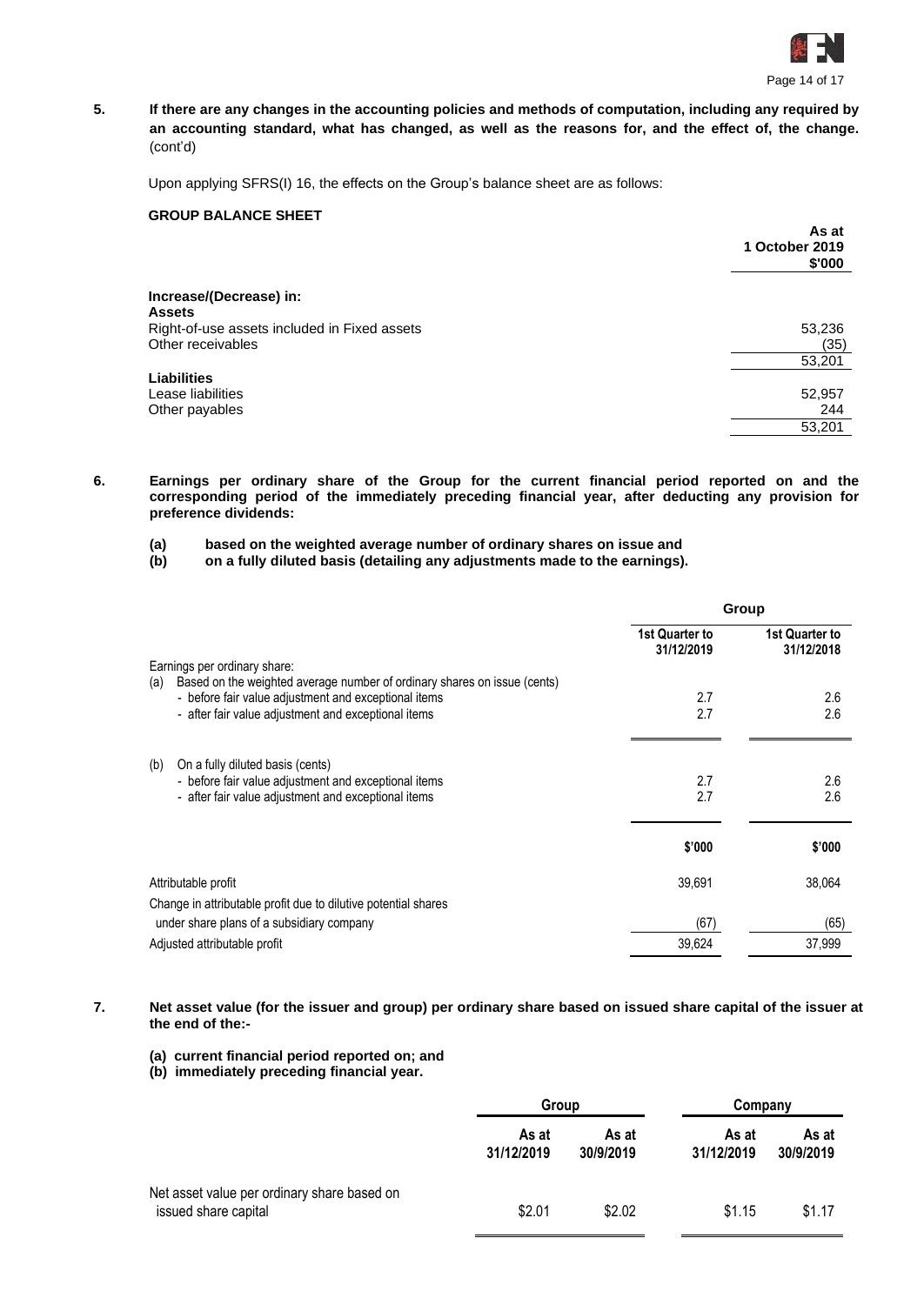

- **8. A review of the performance of the Group, to the extent necessary for a reasonable understanding of the Group's business. It must include a discussion of the following:-**
	- **(a) any significant factors that affected the turnover, costs, and earnings of the Group for the current financial period reported on, including (where applicable) seasonable or cyclical factors; and**
	- **(b) any material factors that affected the cash flow, working capital, assets or liabilities of the Group during the current financial period reported on.**

#### **REVIEW OF PERFORMANCE**

The principal activities of the Group are: (i) production and sale of beverages and dairy products; and (ii) printing and publishing.

These activities are carried out by the Company and it's subsidiary, joint venture and associated companies to which the Company provides management and administrative services.

#### **Profit Statement – 1 st Quarter**

Revenue increased 8.8% to \$505.2 million from \$464.4 million in the corresponding period last year. PBIT (profit before interest and taxation) of \$76.3 million increased 7.5% while attributable profit before exceptional items of \$39.7 million increased 4.6% as compared to the corresponding period last year.

#### **Beverages**

Overall Beverages revenue of \$124.5 million was 9.9% higher as compared to the corresponding period last year. This was mainly due to contribution from Emerald Brewery in Myanmar upon commencement of commercial operations. Earlier sell-in for the Lunar New Year festivities also contributed to the revenue growth in Soft Drinks Malaysia and Singapore.

PBIT more than doubled to a profit of \$6.3 million as compared to the corresponding period last year. Earnings improved on the back of higher sales and lower overheads and marketing spend in new markets-

#### **Dairies**

Dairies revenue at \$308.0 million increased 9.9% as compared to the corresponding period last year. The growth in revenue was mainly attributed to Dairies Thailand as a result of successful execution of branding and customer loyalty campaigns and launch of new *Teapot* variants.

Despite the improvements in revenue, Dairies PBIT decreased 2.9% to \$67.0 million as compared to the corresponding period last year. PBIT was impacted by unfavourable input costs, higher marketing spend ahead of the Lunar New Year festivities and higher supply chain costs incurred to support higher production volumes.

### **Printing and Publishing**

Revenue was up 2.7% to \$72.6 million against the corresponding period last year mainly due to contribution from Print Lab and Hallmark Distribution which helped offset shortfall in revenue from Education Publishing and Book Distribution.

Printing and Publishing incurred losses before interest and taxation of \$0.3 million. This was mainly due to lower education royalty income from USA, a result of slower take up on education textbooks which was partially offset by improved profitability from the Printing Group.

### **Tax**

The Group effective tax rate ("ETR") of 18.3% (31 Dec 2018: 17.3%) is mainly due to non-deductible expenses and the taxes paid by overseas subsidiaries operating in high tax countries. The increase in non-deductible expenses resulted in a higher ETR in the current quarter.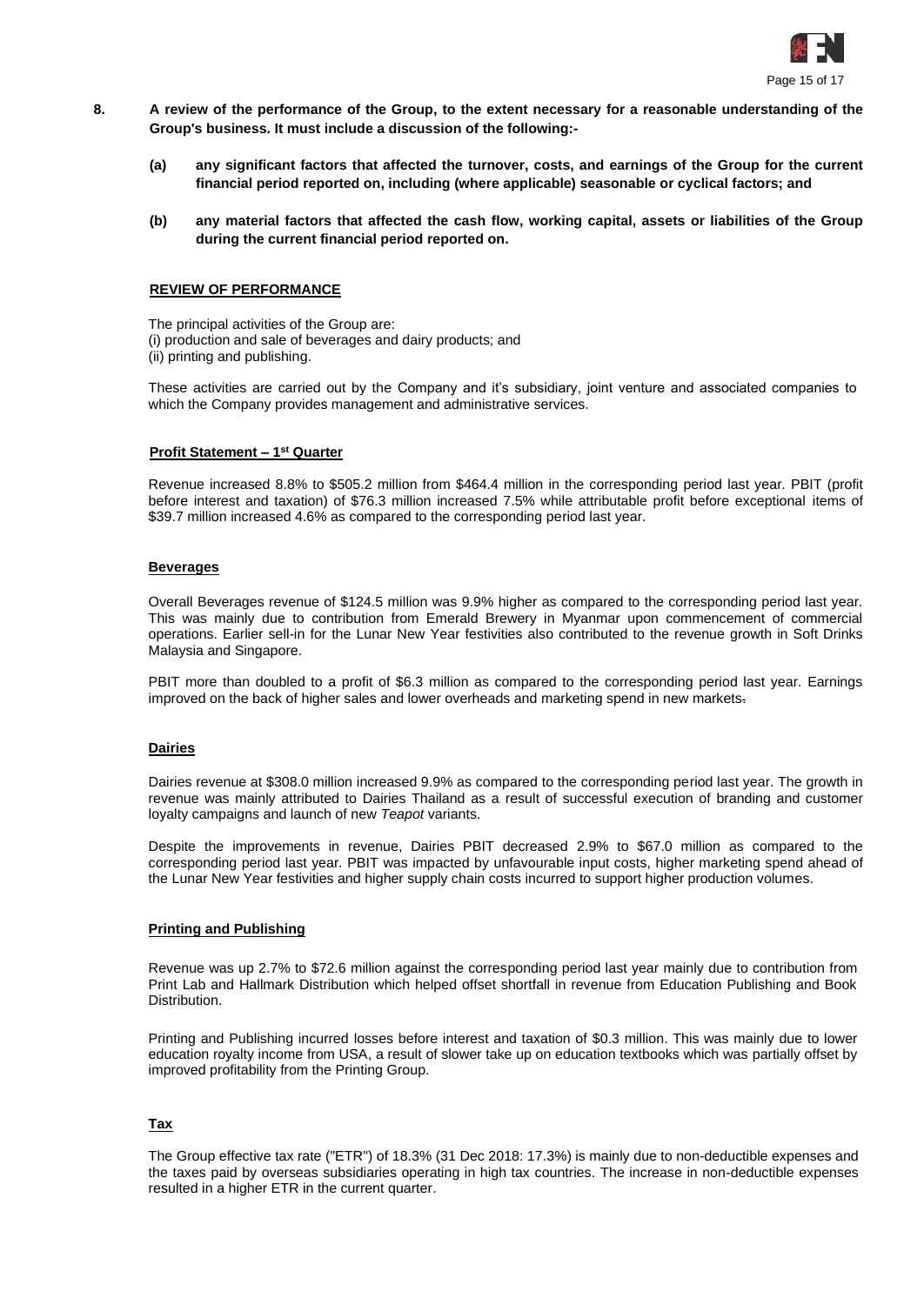

# **Group Balance Sheet as at 31 December 2019**

The decrease in Reserves was mainly due to negative currency translation arising from the depreciation of the Vietnamese Dong against the Singapore Dollar on the Group's interest in Vinamilk and partly offset by profits of \$39.7 million retained for the period.

Non-current assets increased by \$8.9 million or 0.2% from \$3,684.6 million to \$3,693.5 million as at 31 December 2019 mainly due to the acquisition of fixed assets and right-of-use assets recognised upon the adoption of SFRS(I) 16 offset by the depreciation of the Vietnamese Dong against the Singapore Dollar on the Group's interest in Vinamilk.

Current assets increased by \$48.1 million or 4.6% from \$1,034.8 million to \$1,082.8 million as at 31 December 2019 mainly due to

- (i) increase in trade and other receivables due to increase in sales as a result of the festive season and dividends receivable from an associated company; partly offset by
- (ii) cash and bank deposits utilised in acquisition of fixed assets.

Liabilities increased by \$55.5 million or 4.0% from \$1,387.0 million to \$1,442.5 million as at 31 December 2019 mainly due to

- (i) lease liabilities recognised upon the adoption of SFRS(I) 16; and
- (ii) increase in trade payables due to increased purchases in anticipation of increased production for the upcoming Lunar New Year festive season; partly offset by
- (iii) decrease in other payables mainly due to lower accruals made for marketing spend and subsequent payments made for accruals outstanding as at 30 September 2019.

### **Group Cash Flow Statement for the Quarter Ended 31 December 2019**

The cash inflows and outflows are detailed in the Group Cash Flow Statement.

Net cash outflow from operating activities for the period was \$9.8 million while the corresponding period last year generated a net cash inflow of \$32.5 million. This was mainly due to higher working capital required for the current period.

Net cash outflow from investing activities of \$19.4 million was lower than \$29.9 million for the corresponding period last year. Despite purchase of fixed assets during the period, the current period received proceeds from the termination of a land lease arrangement.

Net cash inflow from financing activities for the period was \$1.2 million while the corresponding period's net cash outflow was \$205.4 million. Current year's cashflows were mainly the result of proceeds from bank borrowings being offset by repayment of bank borrowings and lease liabilities. The cash outflow last year were mainly due to the repayment of bank borrowings taken up previously for the acquisition of shares in Vinamilk.

## **9. Where a forecast, or a prospect statement, has been previously disclosed to shareholders, any variance between it and the actual results.**

Not applicable.

# **10. A commentary at the date of the announcement of the significant trends and competitive conditions of the industry in which the group operates and any known factors or events that may affect the group in the next reporting period and the next 12 months.**

Consumer sentiments in the Food & Beverage segment continues to remain challenging amidst competitive pressure as well as volatility in raw and packaging material prices and governments' drive to reduce sugar consumption. The recent outbreak of the coronavirus has added further uncertainty. Management will continue to focus on efficient execution of route-to-market initiatives to ensure opportunities in markets and channels are captured. Management is also seeking to collaborate with overseas and e-commerce companies to expand and intensify distribution coverage. New healthier product offerings and new product innovations are also in the pipeline to increase our presence in healthier categories and to further underscore our leadership in our core categories. With the commencement of commercial operation of our brewery in Myanmar this quarter, our brewery operations will contribute to our revenue growth this year. The Group will continue to explore new investment opportunities to further grow its beverages and dairies businesses.

Printing and Publishing embarked on a transformation programme since 2017 which resulted in a leaner and more agile operations. These changes taking place in Printing and Publishing will take some time to deliver sustainable profitability.